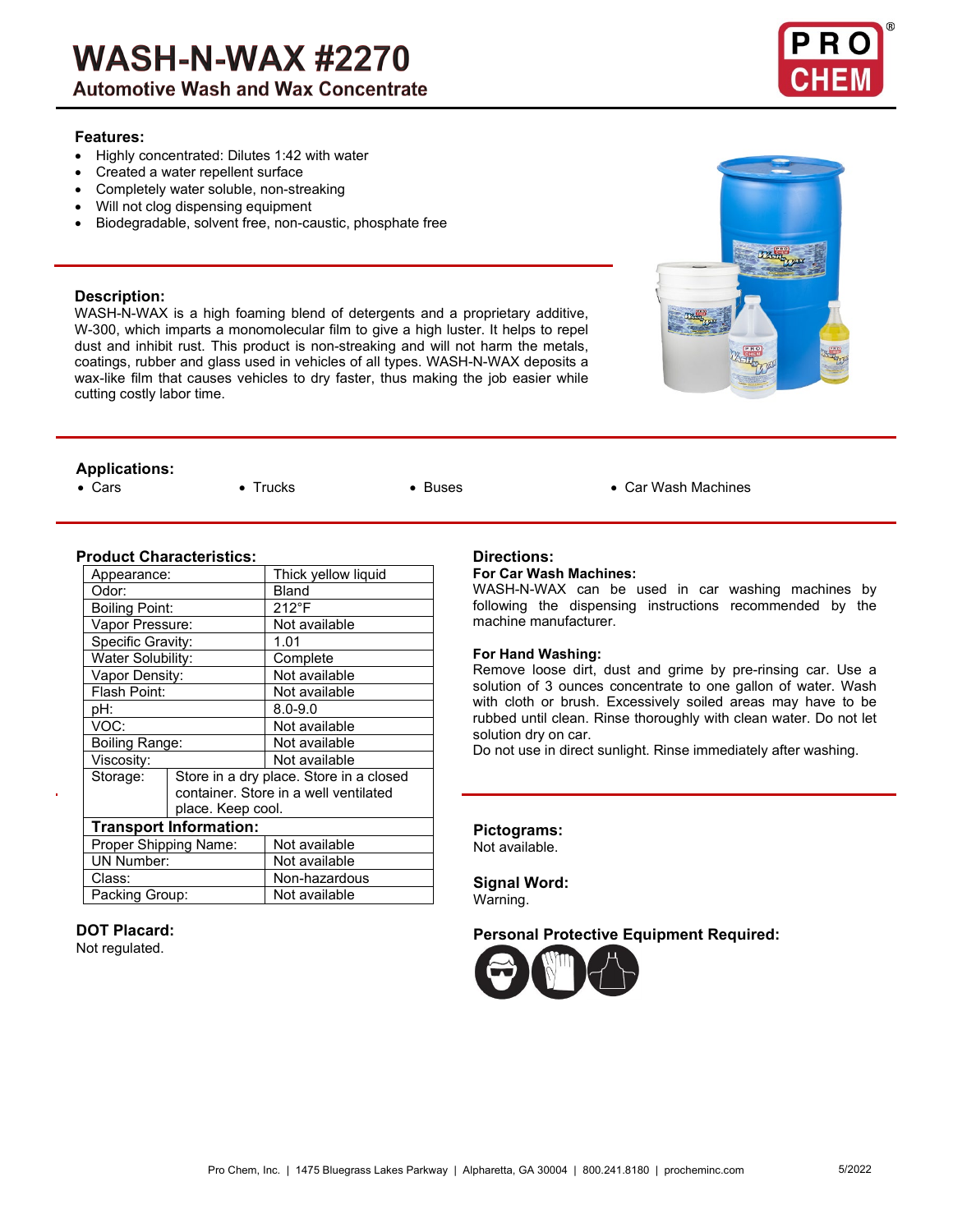

| 1. Product and Company Identification                                                                                                                                                                                                                                                                                                                                                                                                                                                                                                                                                                                                                                                                                                                                                                                                                                                                                                           |                                                                                                                                                                                                                                         |                                                         |                       |                             |                                  |                |
|-------------------------------------------------------------------------------------------------------------------------------------------------------------------------------------------------------------------------------------------------------------------------------------------------------------------------------------------------------------------------------------------------------------------------------------------------------------------------------------------------------------------------------------------------------------------------------------------------------------------------------------------------------------------------------------------------------------------------------------------------------------------------------------------------------------------------------------------------------------------------------------------------------------------------------------------------|-----------------------------------------------------------------------------------------------------------------------------------------------------------------------------------------------------------------------------------------|---------------------------------------------------------|-----------------------|-----------------------------|----------------------------------|----------------|
| <b>PRODUCT NUMBER:</b>                                                                                                                                                                                                                                                                                                                                                                                                                                                                                                                                                                                                                                                                                                                                                                                                                                                                                                                          | 2270                                                                                                                                                                                                                                    |                                                         | <b>COMPANY PHONE:</b> |                             |                                  | 1-800-241-8180 |
| <b>PRODUCT NAME:</b>                                                                                                                                                                                                                                                                                                                                                                                                                                                                                                                                                                                                                                                                                                                                                                                                                                                                                                                            | WASH-N-WAX                                                                                                                                                                                                                              |                                                         |                       | <b>EMERGENCY TELEPHONE:</b> |                                  | 1-800-241-8180 |
| <b>PRODUCT DESCRIPTION:</b>                                                                                                                                                                                                                                                                                                                                                                                                                                                                                                                                                                                                                                                                                                                                                                                                                                                                                                                     |                                                                                                                                                                                                                                         | Automotive Wash and Wax Concentrate<br><b>INFOTRAC:</b> |                       |                             | 1-800-535-5053                   |                |
| <b>COMPANY INFORMATION:</b>                                                                                                                                                                                                                                                                                                                                                                                                                                                                                                                                                                                                                                                                                                                                                                                                                                                                                                                     | <b>PRO CHEM. INC.</b><br>1475 Bluegrass Lakes Parkway<br>Alpharetta, GA 30004                                                                                                                                                           |                                                         |                       |                             |                                  |                |
| 2. Hazards Identification                                                                                                                                                                                                                                                                                                                                                                                                                                                                                                                                                                                                                                                                                                                                                                                                                                                                                                                       |                                                                                                                                                                                                                                         |                                                         |                       |                             |                                  |                |
| <b>GHS CLASSIFICATION:</b><br>Acute Toxicity Dermal - Category 5<br>Acute Toxicity -Oral- Category 5<br>Eye Damage/Irritation - Category 2B                                                                                                                                                                                                                                                                                                                                                                                                                                                                                                                                                                                                                                                                                                                                                                                                     |                                                                                                                                                                                                                                         | <b>SIGNAL WORD:</b><br><b>WARNING</b>                   | <b>SYMBOL:</b>        |                             |                                  |                |
| <b>HAZARD STATEMENTS:</b><br>Causes eye irritation.<br>May be harmful if swallowed.<br>May be harmful in contact with skin.<br><b>PRECAUTIONARY STATEMENTS:</b><br>Response:<br>If eye irritation persists: Get medical advice/attention.<br>IF IN EYES: Rinse cautiously with water for several minutes. Remove contact lenses, if present and easy to do. Continue rinsing.<br>IF SWALLOWED: Immediately call a poison center/doctor.<br><b>Prevention:</b><br>Wash hands thoroughly after handling.<br>Wear protective gloves/protective clothing/eye protection/face protection.<br>Storage:<br>Store in a dry place. Store in a closed container.<br>Store in a well-ventilated place. Keep cool.<br>Disposal:<br>Dispose of contents/container in accordance with local/regional/national/international regulations.<br><b>INGREDIENTS OF UNKNOWN TOXICITY:</b><br>$0\%$<br><b>HAZARDS NOT OTHERWISE SPECIFIED:</b><br>No data available. |                                                                                                                                                                                                                                         |                                                         |                       |                             |                                  |                |
| 3. Composition / Information on Ingredients                                                                                                                                                                                                                                                                                                                                                                                                                                                                                                                                                                                                                                                                                                                                                                                                                                                                                                     |                                                                                                                                                                                                                                         |                                                         |                       |                             |                                  |                |
| <b>CHEMICAL NAME</b>                                                                                                                                                                                                                                                                                                                                                                                                                                                                                                                                                                                                                                                                                                                                                                                                                                                                                                                            |                                                                                                                                                                                                                                         |                                                         | <b>CAS</b>            |                             | <b>Concentration % by Weight</b> |                |
| Potassium hydroxide                                                                                                                                                                                                                                                                                                                                                                                                                                                                                                                                                                                                                                                                                                                                                                                                                                                                                                                             |                                                                                                                                                                                                                                         |                                                         | 1310-58-3             |                             | 1                                |                |
| Ethanol, 2,2',2"-nitrilotris-                                                                                                                                                                                                                                                                                                                                                                                                                                                                                                                                                                                                                                                                                                                                                                                                                                                                                                                   |                                                                                                                                                                                                                                         |                                                         | 102-71-6              |                             | 5.5                              |                |
| Benzenesulfonic acid, dodecyl-                                                                                                                                                                                                                                                                                                                                                                                                                                                                                                                                                                                                                                                                                                                                                                                                                                                                                                                  |                                                                                                                                                                                                                                         |                                                         |                       | 27176-87-0<br>12.5          |                                  |                |
| Occupational exposure limits, if available, are listed in Section 8.                                                                                                                                                                                                                                                                                                                                                                                                                                                                                                                                                                                                                                                                                                                                                                                                                                                                            |                                                                                                                                                                                                                                         |                                                         |                       |                             |                                  |                |
| 4. First Aid Measures<br><b>EMERGENCY OVERVIEW</b><br><b>EYES:</b> Immediately flush eyes with plenty of water. Get medical attention, if irritation persists.<br>Immediately wash skin with soap and plenty of water. Remove contaminated clothing. Get medical attention if symptoms occur. Wash clothing<br>SKIN:<br>before reuse.<br><b>INHALATION:</b><br>Remove to fresh air. If not breathing, give artificial respiration. If breathing is difficult, give oxygen. Get medical attention.<br><b>INGESTION:</b><br>If swallowed, do NOT induce vomiting. Give victim a glass of water or milk. Call a physician or poison control center immediately. Never give<br>anything by mouth to an unconscious person.                                                                                                                                                                                                                          |                                                                                                                                                                                                                                         |                                                         |                       |                             |                                  |                |
|                                                                                                                                                                                                                                                                                                                                                                                                                                                                                                                                                                                                                                                                                                                                                                                                                                                                                                                                                 |                                                                                                                                                                                                                                         |                                                         |                       |                             |                                  |                |
|                                                                                                                                                                                                                                                                                                                                                                                                                                                                                                                                                                                                                                                                                                                                                                                                                                                                                                                                                 |                                                                                                                                                                                                                                         |                                                         |                       |                             |                                  |                |
| 5. Fire-Fighting Measures<br><b>SUITABLE FIRE EXTINGUISHING MEDIA:</b><br><b>UNSUITABLE FIRE EXTINGUISHING MEDIA:</b><br>N/A<br><b>SPECIAL PROTECTIVE EQUIPMENT FOR FIREFIGHTERS:</b>                                                                                                                                                                                                                                                                                                                                                                                                                                                                                                                                                                                                                                                                                                                                                           | Use alcohol foam, carbon dioxide, or water spray when fighting fires involving this material.<br>As in any fire, wear self-contained breathing apparatus pressure-demand, MSHA/NIOSH (approved or equivalent) and full protective gear. |                                                         |                       |                             |                                  |                |
| 6. Accidental Release Measures                                                                                                                                                                                                                                                                                                                                                                                                                                                                                                                                                                                                                                                                                                                                                                                                                                                                                                                  |                                                                                                                                                                                                                                         |                                                         |                       |                             |                                  |                |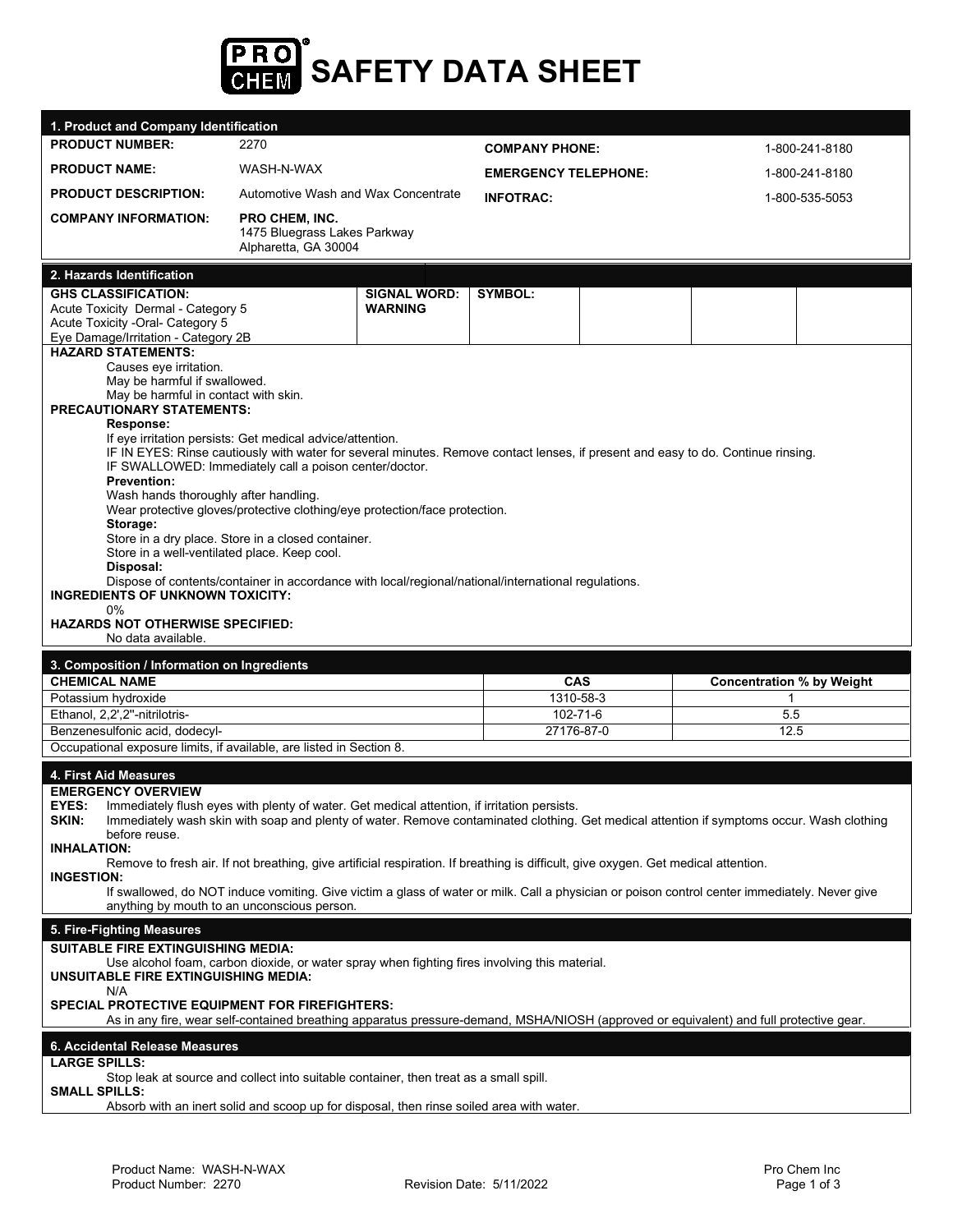# **7. Handling and Storage**

#### **SAFE HANDLING**:

Avoid contact with eyes, skin and clothing. Wash thoroughly after handling.

**SAFE STORAGE:** 

Keep away from food and drinking water. Keep container closed to prevent drying out. Store in a cool place in original container and protect from sunlight.

|                                                                                                    | <b>CHEMICAL NAME</b>                                                                                                                | <b>ACGIH TLV</b>                                                                                                                                                                                                                                                                                                                                    | <b>OSHA PEL</b> | <b>STEL</b> |  |
|----------------------------------------------------------------------------------------------------|-------------------------------------------------------------------------------------------------------------------------------------|-----------------------------------------------------------------------------------------------------------------------------------------------------------------------------------------------------------------------------------------------------------------------------------------------------------------------------------------------------|-----------------|-------------|--|
|                                                                                                    | Ethanol, 2,2',2"-nitrilotris-                                                                                                       | N/A                                                                                                                                                                                                                                                                                                                                                 | N/A             | N/A         |  |
|                                                                                                    | Potassium hydroxide                                                                                                                 | 0                                                                                                                                                                                                                                                                                                                                                   | N/A             | N/A         |  |
| Benzenesulfonic acid, dodecyl-<br><b>PERSONAL PROTECTIVE EQUIPMENT PPE: Goggles, Gloves, Apron</b> |                                                                                                                                     | N/A                                                                                                                                                                                                                                                                                                                                                 | N/A             | N/A         |  |
| <b>RESPIRATORY PROTECTION: Not available.</b>                                                      | <b>EYE PROTECTION:</b> Safety glasses or goggles.<br>SKIN PROTECTION: Nitrile or polyethylene gloves and aprons. Do not use cotton. | $\begin{picture}(120,15) \put(0,0){\line(1,0){15}} \put(15,0){\line(1,0){15}} \put(15,0){\line(1,0){15}} \put(15,0){\line(1,0){15}} \put(15,0){\line(1,0){15}} \put(15,0){\line(1,0){15}} \put(15,0){\line(1,0){15}} \put(15,0){\line(1,0){15}} \put(15,0){\line(1,0){15}} \put(15,0){\line(1,0){15}} \put(15,0){\line(1,0){15}} \put(15,0){\line($ |                 |             |  |
| <b>ENGINEERING CONTROLS:</b>                                                                       |                                                                                                                                     | <b>Ventilation:</b> Positive downdraft exhaust ventilation should be provided to maintain vapor concentration below TLV.                                                                                                                                                                                                                            |                 |             |  |
| 9. Physical & Chemical Properties                                                                  |                                                                                                                                     |                                                                                                                                                                                                                                                                                                                                                     |                 |             |  |
| Appearance:                                                                                        |                                                                                                                                     | <b>Flammability:</b>                                                                                                                                                                                                                                                                                                                                | Not available.  |             |  |
| <b>Physical State:</b>                                                                             | Liquid                                                                                                                              | Density Ibs/gal:                                                                                                                                                                                                                                                                                                                                    | Not available.  |             |  |
| Color:                                                                                             | Yellow/thick/clear                                                                                                                  | <b>Pounds per Cubic Foot:</b>                                                                                                                                                                                                                                                                                                                       | Not available.  |             |  |
|                                                                                                    | Bland.                                                                                                                              | <b>Flash Point:</b>                                                                                                                                                                                                                                                                                                                                 | Not available.  |             |  |
| Odor:<br><b>Odor Threshold:</b>                                                                    | Not available.                                                                                                                      | FP Method:                                                                                                                                                                                                                                                                                                                                          | Not available.  |             |  |
| pH:                                                                                                | $7.5 - 8.5$                                                                                                                         | <b>Boiling Range:</b>                                                                                                                                                                                                                                                                                                                               | $212^{\circ}F$  |             |  |

| <b>Odor Threshold:</b>             | Not available. | FP Method:                        | Not available. |
|------------------------------------|----------------|-----------------------------------|----------------|
| pH:                                | $7.5 - 8.5$    | <b>Boiling Range:</b>             | $212^{\circ}F$ |
| <b>Melting Point:</b>              | Not available. | Solubility (water):               | Complete       |
| <b>Boiling Point:</b>              | Not available. | <b>Auto-Ignition Temperature:</b> | Not available. |
| Partition COeff (n-octanol/water): | Not available. | <b>Decomposition Temperature:</b> | Not available. |
| Viscosity:                         | Not available. | $VOC$ %:                          | Not available. |
| <b>Specific Gravity:</b>           | 1.01           | <b>Evaporation rate</b>           | Not available. |
| LEL:                               | Not available. | <b>Vapor Pressure:</b>            | Not available. |
| UEL:                               | Not available. | <b>Vapor Density:</b>             | Not available. |

#### **10. Stability & Reactivity Information**

**CHEMICAL STABILITY:**  Stable. **INCOMPATIBLE MATERIALS:** None. **CONDITIONS TO AVOID:**  Temperature extremes. **DECOMPOSITION PRODUCTS:** Will not occur. **HAZARDOUS POLYMERIZATION:** Will not occur.

#### **11. Toxicological Information**

#### **PRIMARY ROUTE OF ENTRY:**

Skin contact/absorption and inhalation **SIGNS AND SYMPTOMS OF OVEREXPOSURE:**  Gastrointestinal irritation (nausea, vomiting, diarrhea), irritation to nose, throat and respiratory tract. **TARGET ORGAN EFFECTS:** None expected. **IMMEDIATE HEALTH EFFECTS: EYES:** Exposure may cause noticeable pain and severe irritation. **SKIN:** Exposure may cause mild skin irritation. Prolonged or repeated exposure may dry the skin. Symptoms may include redness, burning, drying and cracking, and skin burns. Additional symptoms of skin contact may include: allergic reaction. Skin absorption is possible, but harmful effects are not expected from this route of exposure under normal handling and use. **INHALATION:** Exposure to vapor or mist is possible. Short-term inhalation is not likely to cause harmful effects; breathing large amounts may be harmful. Symptoms are more typically seen at air concentrations exceeding the recommended exposure limits. **INGESTION:** Single dose oral toxicity is low. Swallowing small amounts during normal handling is not likely to cause harmful effects; swallowing large amounts may be harmful. **REPRODUCTIVE / DEVELOPMENTAL INFORMATION:** No data.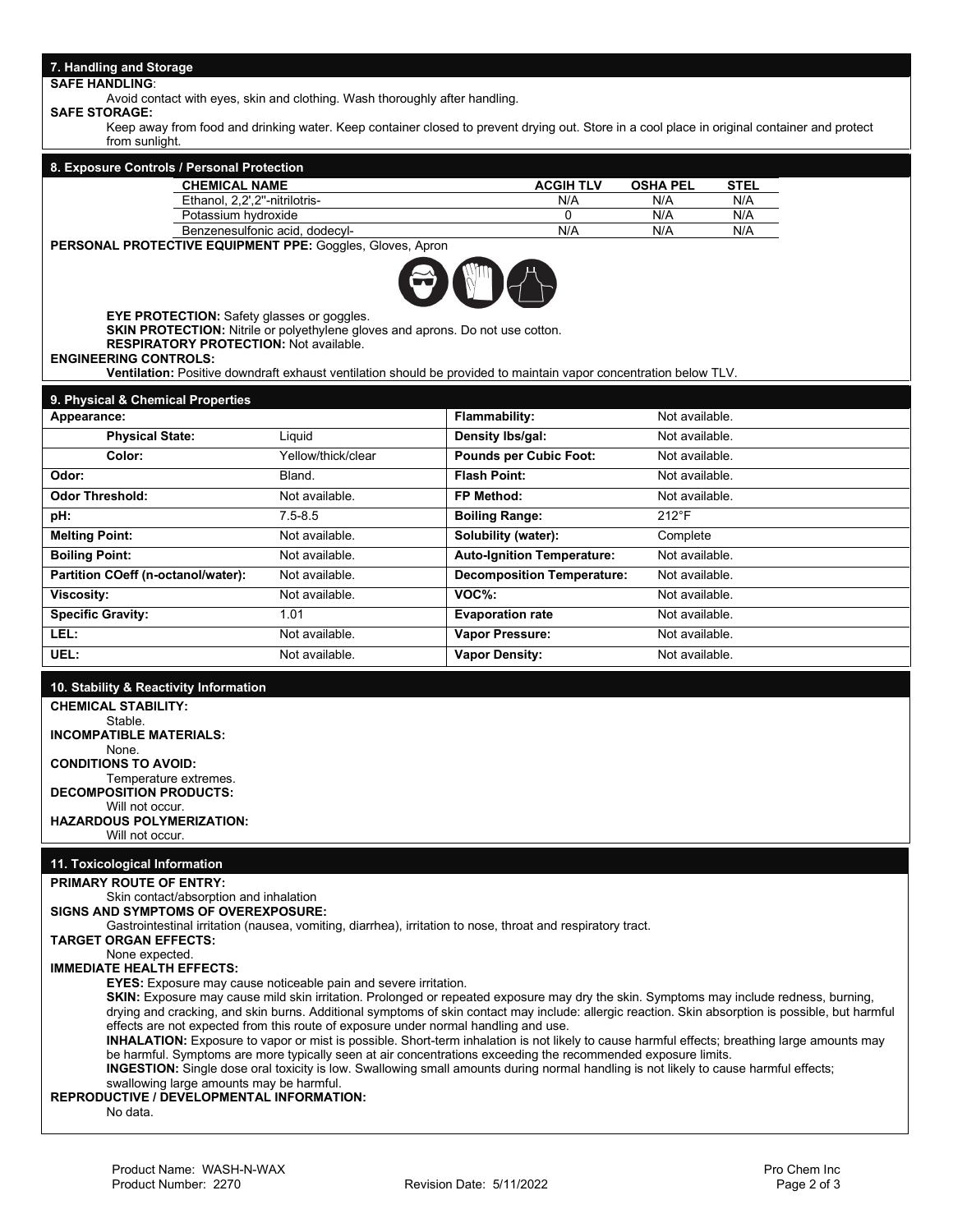This material is not listed as a carcinogen by IARC, NTP, or OSHA. **LONG TERM EFFECTS:** No data.

**12. Ecological Information** No data available.

#### **13. Disposal Consideration**

Waste Disposal Method: For proper disposal of waste, refer to federal and state regulations.

**14. Transportation Information**

# **UN NUMBER:** N/A

**UN PROPER SHIPPING NAME:** N/A **DOT CLASSIFICATION:** NON HAZARDOUS **PACKING GROUP:** N/A

# **15. Regulatory Information**

**US FEDERAL REGULATIONS: TSCA (Toxic Substances Control Act) Status TSCA (United States):** The intentional ingredients of this product are listed. **CERCLA RQ - 40 CFR 355 Appendix A:** None. **SARA 302 Components 40 CFR Appendix A:** None. **Section 311/312 Hazard Class 40 CFR 370.2**  Immediate (X) Delayed (X) Fire () Reactivity ( ) Sudden Release of Pressure ( ) **SARA 313 Components:** 40 CFR 372.65

\* Listed in Section 2 as Diethylene Glycol Monomethyl Ether

**STATE AND LOCAL REGULATIONS:**

**California Proposition 65:** None **California SCAQMD Rule 443.1 VOC's:** > 100g/L **North Carolina Administrative Code 2D.1104 and 2B.0610:** None.

**South Carolina Regulation 62.5 Standard Number 8:** None.

### **16. Other Information**

#### **N/A = Not Applicable; N/D = Not Determined**

#### **DISCLAIMER:**

To the best of our knowledge, information contained herein is accurate. However, there is no assumption of liability for the accuracy or completeness of the information contained herein. Final determination of suitability of any material is the sole responsibility of the user. All materials may present unknown hazards and should be used with caution. Although certain hazards are described herein, we cannot guarantee that these are the only hazard, which exists. The information contained in this SDS was obtained from current and reliable sources; however, the data is provided without any warranty, expressed or implied, regarding its correctness or accuracy. Since the conditions or handling, storage and disposal of this product are beyond the control of the manufacturer, the manufacturer will not be responsible for loss, injury, or expense arising out of the products improper use. No warranty, expressed or inferred, regarding the product described in this SDS shall be created or inferred by any statement in this SDS. Various government agencies may have specific regulations regarding the transportation, handling, storage, use, or disposal of this product, which may not be covered by this SDS. The user is responsible for full compliance.